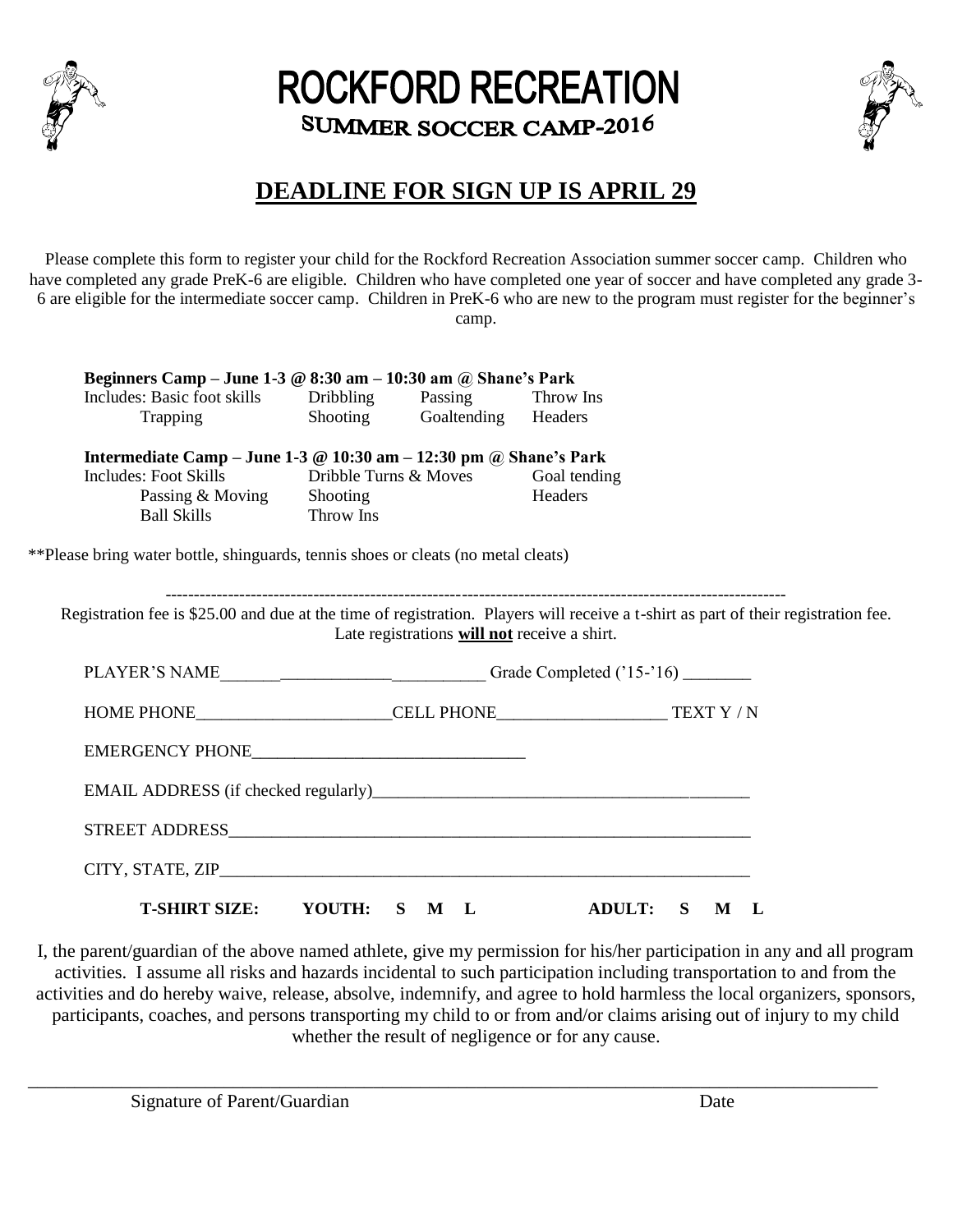

### **ROCKFORD RECREATION ASSOCIATION Emergency Medical Form**

| (First)                                                                                                        | (Middle)                                            | (Last)                                                                                                                                                                                                                         |  |  |
|----------------------------------------------------------------------------------------------------------------|-----------------------------------------------------|--------------------------------------------------------------------------------------------------------------------------------------------------------------------------------------------------------------------------------|--|--|
|                                                                                                                |                                                     |                                                                                                                                                                                                                                |  |  |
|                                                                                                                |                                                     |                                                                                                                                                                                                                                |  |  |
| Month<br>Day Year                                                                                              |                                                     | Male ________ Female________                                                                                                                                                                                                   |  |  |
| Child Lives with:                                                                                              | <b>EXAMPLE 19 Both Parents League 2</b> Mother only | Guardian ________ Mother/Step Father _______ Father/Step Mother                                                                                                                                                                |  |  |
| Mother's Information                                                                                           |                                                     | Father's Information                                                                                                                                                                                                           |  |  |
| Name: 2008. [2016] Name: 2008. [2016] Name: 2008. [2016] Name: 2008. [2016] Name: 2008. [2016] Name: 2008. [20 |                                                     |                                                                                                                                                                                                                                |  |  |
|                                                                                                                |                                                     |                                                                                                                                                                                                                                |  |  |
|                                                                                                                |                                                     |                                                                                                                                                                                                                                |  |  |
|                                                                                                                |                                                     |                                                                                                                                                                                                                                |  |  |
|                                                                                                                |                                                     |                                                                                                                                                                                                                                |  |  |
|                                                                                                                |                                                     |                                                                                                                                                                                                                                |  |  |
|                                                                                                                |                                                     |                                                                                                                                                                                                                                |  |  |
| Step Mother's Name:                                                                                            |                                                     | Phone: 2008 Phone: 2008 Phone: 2008 Phone: 2008 Phone: 2008 Phone: 2008 Phone: 2008 Phone: 2008 Phone: 2008 Phone: 2008 Phone: 2008 Phone: 2008 Phone: 2008 Phone: 2008 Phone: 2008 Phone: 2008 Phone: 2008 Phone: 2008 Phone: |  |  |
|                                                                                                                |                                                     |                                                                                                                                                                                                                                |  |  |
| Guardian's Name:                                                                                               |                                                     |                                                                                                                                                                                                                                |  |  |
| Is there a court custody order pertaining to this athlete? _____________                                       |                                                     |                                                                                                                                                                                                                                |  |  |

 *[Please note that a copy of the custody papers is required.]*